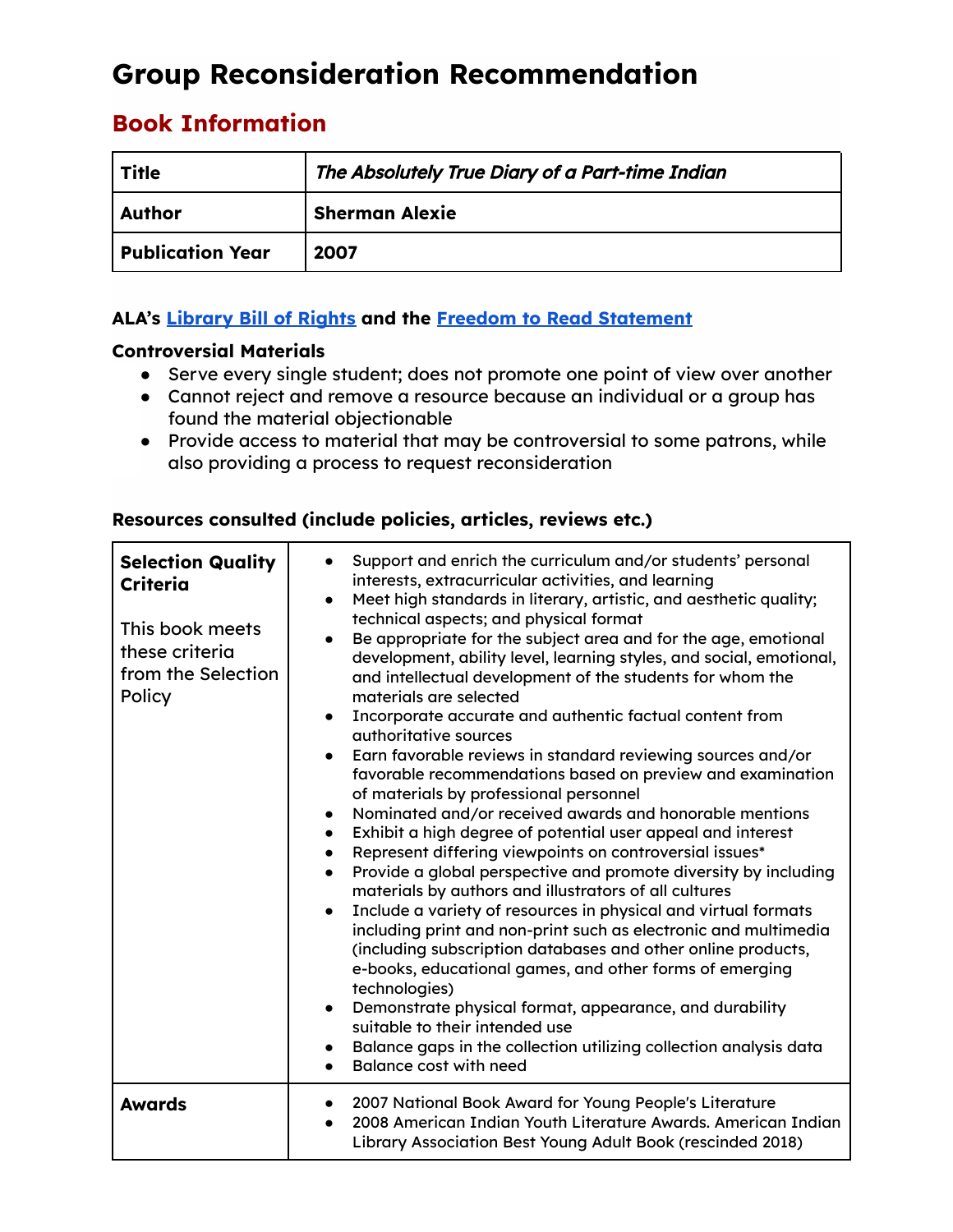|                | 2008 American Library Association's Best Books for Young<br><b>Adults</b><br>School Library Journal "Best Books of 2007"<br>2008 "Top Ten Best Books for Young Adults", Young Adult Library<br>Services Association (YALSA).<br>2009 "Amazing Audiobooks for Young Adults", YALSA.<br>2009 Odyssey Award "best audiobook for children or young<br>adults"                                                                                                                                                                                                                                                                                                                                                                                                                                                                                                                                                                                                                                                                                                                                                                                                                                                                                                                                                                                                                                                                                                                                                                                                                                                                                                                                                                                                                                                                                                                                                                                                                                                                                                                                                                                                                                                                                                                                                                                                                                                                                                                                                                                                                                                                                                                                                                                                                                                                                                                                                                                                                                                                                                                                                                                                                                                                                                                                                                                           |
|----------------|-----------------------------------------------------------------------------------------------------------------------------------------------------------------------------------------------------------------------------------------------------------------------------------------------------------------------------------------------------------------------------------------------------------------------------------------------------------------------------------------------------------------------------------------------------------------------------------------------------------------------------------------------------------------------------------------------------------------------------------------------------------------------------------------------------------------------------------------------------------------------------------------------------------------------------------------------------------------------------------------------------------------------------------------------------------------------------------------------------------------------------------------------------------------------------------------------------------------------------------------------------------------------------------------------------------------------------------------------------------------------------------------------------------------------------------------------------------------------------------------------------------------------------------------------------------------------------------------------------------------------------------------------------------------------------------------------------------------------------------------------------------------------------------------------------------------------------------------------------------------------------------------------------------------------------------------------------------------------------------------------------------------------------------------------------------------------------------------------------------------------------------------------------------------------------------------------------------------------------------------------------------------------------------------------------------------------------------------------------------------------------------------------------------------------------------------------------------------------------------------------------------------------------------------------------------------------------------------------------------------------------------------------------------------------------------------------------------------------------------------------------------------------------------------------------------------------------------------------------------------------------------------------------------------------------------------------------------------------------------------------------------------------------------------------------------------------------------------------------------------------------------------------------------------------------------------------------------------------------------------------------------------------------------------------------------------------------------------------------|
| <b>Reviews</b> | <b>Voice of Youth Advocates (2007)</b><br>Nerdy, fourteen-year-old Arnold Spirit lives on the Spokane Indian<br>Reservation in Washington state. During his first day at high school,<br>Arnold discovers that his geometry textbook is so old that his mother<br>used it in school. In anger, he throws the book at his teacher and is<br>suspended. Recognizing Arnold's potential, his teacher suggests that<br>Arnold transfer to a school off the reservation. There Arnold attempts to<br>bridge Indian and white cultures-sometimes successfully and<br>sometimes not-while at home, he faces the controversy of leaving the<br>reservation and his own culture. The tension reaches a peak when<br>Arnold returns to his former school for a basketball game as the star<br>player on his new school's team. Alexie's portrayal of reservation life,<br>with the help of a great lineup of supporting characters, is realistic and<br>fantastical and funny and tragic-all at the same time. The story is<br>engaging, but readers will also gain insight into American Indian<br>culture and politics as well as a sense for human nature and the<br>complexities of living in a diverse society. Cartoonist Forney's drawings,<br>appearing throughout the book, enhance the story and could nearly<br>stand alone. It is clear that she and Alexie worked closely together on<br>this project. Recreational readers, especially boys, will enjoy this book,<br>but teachers will also find it filled with lots of material to rouse a good<br>classroom discussion. This first young adult novel by the acclaimed<br>Indian writer whose adult fiction is used in many high school<br>classrooms is based on Alexie's own memoir. - Jenny Ingram. This book<br>would really appeal to high school and junior high boys for casual and<br>interesting reading. People who are interested in reservation life would<br>find that this book gives a wonderful insight to Native American culture.<br>Alexie makes a good storyteller. The pictures in the book give great<br>detail to the story and writing. Within the story, there are two worlds<br>that a boy must distinguish between and live in. 3P 4Q -Daniel Antell,<br><b>Teen Reviewer.</b><br><b>Kirkus (2007)</b><br>Alexie nimbly blends sharp wit with unapologetic emotion in his first<br>foray into young-adult literature. Fourteen-year-old Junior is a<br>cartoonist and bookworm with a violent but protective best friend<br>Rowdy. Soon after they start freshman year, Junior boldly transfers<br>from a school on the Spokane reservation to one in a tiny white town 22<br>miles away. Despite his parents' frequent lack of gas money (they're a<br>"poor-ass family"), racism at school and many crushing deaths at home,<br>he manages the year. Rowdy rejects him, feeling betrayed, and their<br>competing basketball teams take on mammoth symbolic proportions.<br>The reservation's poverty and desolate alcoholism offer early mortality<br>and broken dreams, but Junior's knowledge that he must leave is<br>rooted in love and respect for his family and the Spokane tribe. He also<br>realizes how many other tribes he has, from "the tribe of boys who<br>really miss their best friends" to "the tribe of tortilla chips-and-salsa<br>lovers." |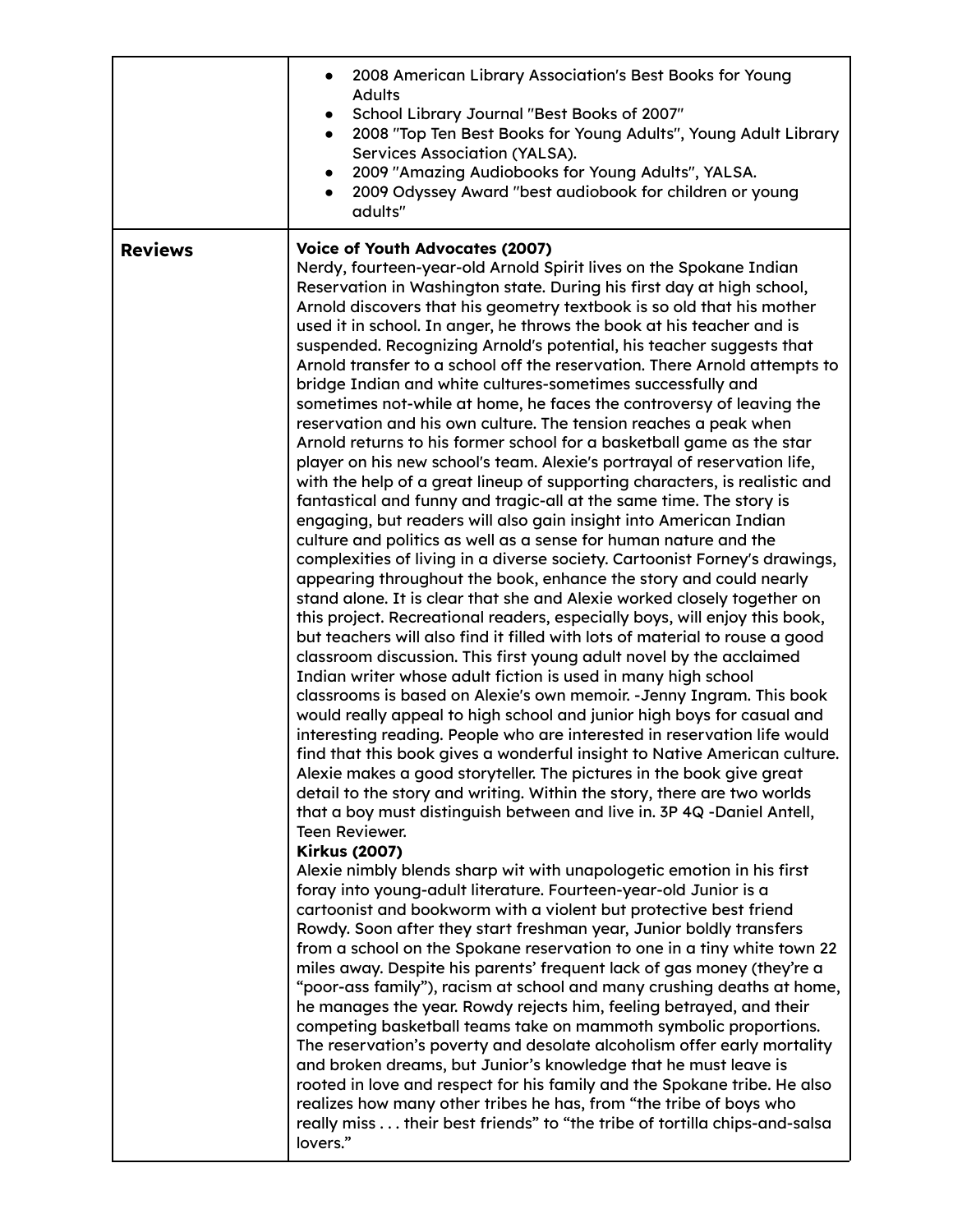|                                         | Junior's keen cartoons sprinkle the pages as his fluid narration deftly<br>mingles raw feeling with funny, sardonic insight. Our verdict: get it.<br>The Hornbook Guide (2007)<br>The line between dramatic monologue, verse novel, and standup<br>comedy gets unequivocally - and hilariously and triumphantly - bent<br>in this novel about coming of age on the rez. Urged on by a math<br>teacher whose nose he has just broken, Junior, fourteen, decides to<br>make the iffy commute from his Spokane Indian reservation to attend<br>high school in Reardan, a small town twenty miles away. He's tired of his<br>impoverished circumstances ("Adam and Eve covered their privates<br>with fig leaves; the first Indians covered their privates with their tiny<br>hands"), but while he hopes his new school will offer him a better<br>education, he knows the odds aren't exactly with him: "What was I<br>doing at Reardan, whose mascot was an Indian, thereby making me the<br>only other Indian in town?" But he makes friends (most notably the<br>class dork Gordy), gets a girlfriend, and even (though short,<br>nearsighted, and slightly disabled from birth defects) lands a spot on<br>the varsity basketball team, which inevitably leads to a showdown with<br>his own home team, led by his former best friend Rowdy. Junior's<br>narration is intensely alive and rat-a-tat-tat with short paragraphs and<br>one-liners ("If God hadn't wanted us to masturbate, then God wouldn't<br>have given us thumbs"). The dominant mode of the novel is comic, even<br>though there's plenty of sadness, as when Junior's sister manages to<br>shake off depression long enough to elope - only to die, passed out<br>from drinking, in a fire. Junior's spirit, though, is unquenchable, and his<br>style inimitable, not least in the take-no-prisoners cartoons he draws (as<br>expertly depicted by comics artist Forney) from his bicultural<br>experience. ROGER SUTTON<br>Publishers Weekly, 08/20/2007<br>Booklist, 08/01/2007<br>Kliatt, 05/01/2008<br>Bulletin of the Center for Children's Books, 10/01/2007<br>School Library Journal, 09/01/2007<br>Kliatt, 09/01/2007 |
|-----------------------------------------|-------------------------------------------------------------------------------------------------------------------------------------------------------------------------------------------------------------------------------------------------------------------------------------------------------------------------------------------------------------------------------------------------------------------------------------------------------------------------------------------------------------------------------------------------------------------------------------------------------------------------------------------------------------------------------------------------------------------------------------------------------------------------------------------------------------------------------------------------------------------------------------------------------------------------------------------------------------------------------------------------------------------------------------------------------------------------------------------------------------------------------------------------------------------------------------------------------------------------------------------------------------------------------------------------------------------------------------------------------------------------------------------------------------------------------------------------------------------------------------------------------------------------------------------------------------------------------------------------------------------------------------------------------------------------------------------------------------------------------------------------------------------------------------------------------------------------------------------------------------------------------------------------------------------------------------------------------------------------------------------------------------------------------------------------------------------------------------------------------------------------------------------------------------------------------------------------------|
| <b>Additional</b><br><b>Information</b> | Common Sense Media rates 5/5 stars, ages 14+<br>$\bullet$<br>Published in 2007<br>$\bullet$<br>Recommended grades 7-10 (SLJ, Booklist)<br>$\bullet$<br>High interest/low (reading) level (RL 4 IL grades 9-12)<br>$\bullet$<br>Book comes with discussion questions<br>$\bullet$                                                                                                                                                                                                                                                                                                                                                                                                                                                                                                                                                                                                                                                                                                                                                                                                                                                                                                                                                                                                                                                                                                                                                                                                                                                                                                                                                                                                                                                                                                                                                                                                                                                                                                                                                                                                                                                                                                                      |